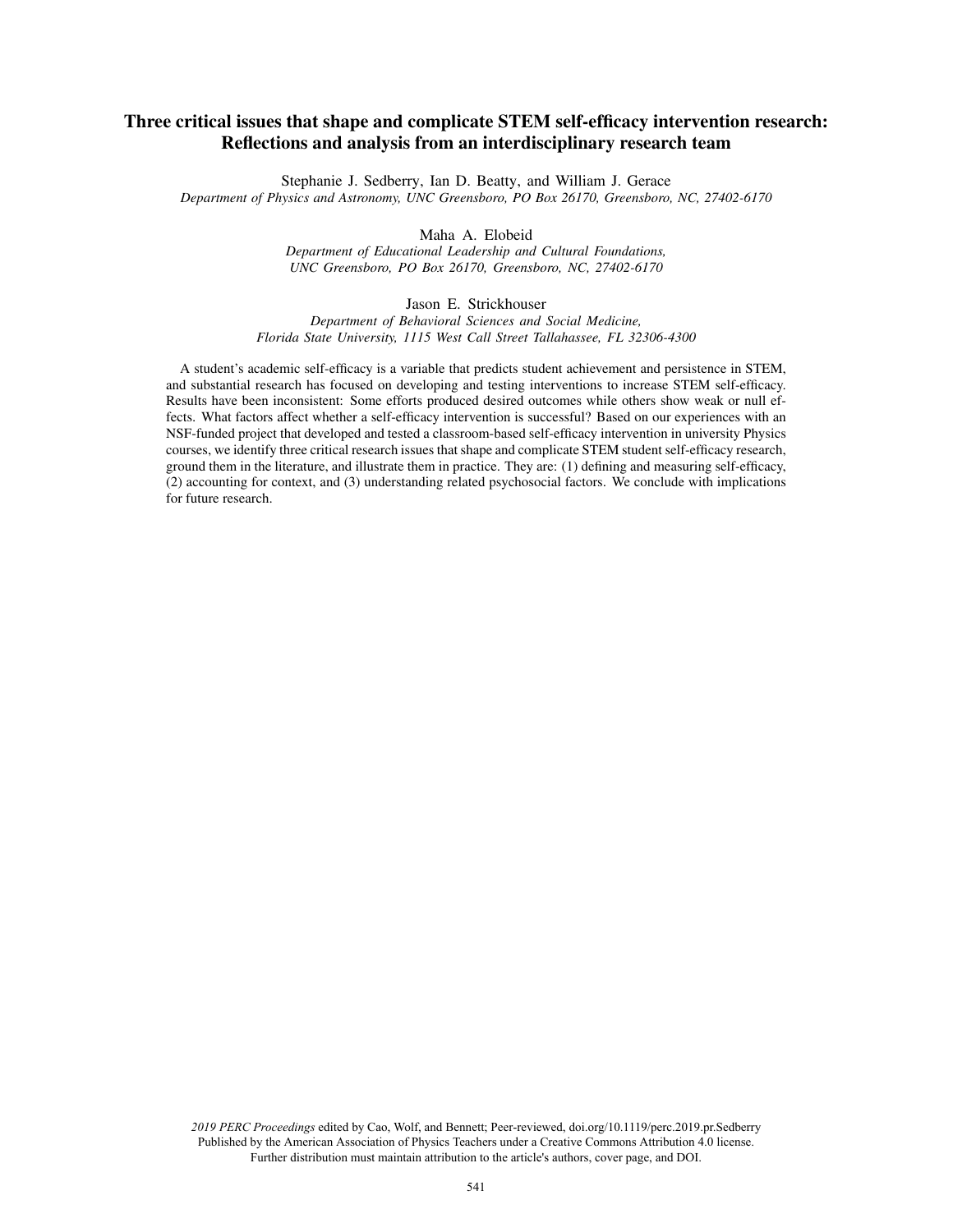# I. INTRODUCTION

A strong STEM workforce is essential to economic growth and offers workers higher-than-average salaries. However, the demand for STEM professionals in the US is outpacing the supply of STEM-capable candidates we produce, and this shortage is expected to get worse in the coming years. Additionally, both racial and gender disparities in STEM employment are high: Hispanics, African Americans, and Native Americans make up 27% of the workforce, but only 11% of STEM workers, and men are employed in STEM occupations at twice the rate of women [1].

# A. Psychosocial factors and self-efficacy

One strategy to address the shortage of qualified STEM candidates in general, and underrepresented groups specifically, is to attend to psychosocial factors (also referred to as social-psychological, non-cognitive, or affective factors) associated with student persistence and academic success in STEM fields. A convincing body of research indicates that psychosocial factors such as motivation, perceived control, self-efficacy, grit, and growth mindset can predict student academic performance, persistence, and STEM career success. A focus on psychosocial interventions for promoting student success in STEM classrooms has proven particularly effective for helping women and minorities [2, 3].

Self-efficacy, the focus of our research, is one of the most widely studied psychosocial constructs. Self-efficacy is the set of beliefs we have about our ability to successfully complete a particular task or goal, and it is among the most robust predictors of academic achievement. A significant body of research demonstrates that university students' self-efficacy beliefs predict their selection of STEM as a major, persistence and academic performance in science, and aspirations for STEM-related careers [4, 5], and substantial research has focused on developing and testing interventions to increase student STEM self-efficacy [2, 6–8]. Increasing student selfefficacy to improve STEM learning is promising because selfefficacy predicts high academic achievement [9, 10].

# B. The SIISP project

Concerned about high rates of STEM student attrition in our classrooms and across the US and motivated by this compelling literature, we developed and tested a 30-minute classroom intervention to increase student STEM self-efficacy, designed to be easily adopted in other university STEM classrooms. Our NSF-funded research project, *Self-Efficacy Intervention to Improve STEM Performance* (SIISP), is an inprogress quantitative study using a quasi-experimental design with a control treatment. We have completed:

1. Intervention Development: a 30-minute, portable and interactive classroom-based intervention with animated

videos, participant booklets, and facilitator discussion prompts, based on both attributional retraining (locus of control) and growth mindset instruction;

- 2. Instrumentation Development: a 34-item Likert-scale questionnaire to measure STEM self-efficacy, growth mindset, and perceived academic control, validated through exploratory factor analysis, Rasch model analysis, and multi-method multi-trait analysis; and
- 3. Data Collection: three consecutive semesters of data collection including pre-testing, conducting intervention and control workshops, post-testing, and collecting final grades for 853 students enrolled in either algebraor calculus-based Physics courses at three universities in the southeastern US.

We are presently in the data analysis and dissemination phase of the project. Preliminary results of Hierarchical Linear Modeling show that our intervention statistically significantly increases students' growth mindset (medium effect) but has no detectable effect on STEM self-efficacy, perceived academic control, or course grades. Details of the project's motivation, design, and findings can be found in Ref. [11].

# C. Reflective practice

The SIISP research project is quantitative and utilizes a quasi-experimental research design, and the research findings report [11] is typical for such studies. This paper, however, uses *reflective practice* to take a qualitative approach to understanding the practice of self-efficacy research. Reflective practice is deliberate reflection and retrospective analysis to advance understanding of process, experience, or outcome [12]. It is employed in many disciplines and common in the field of educational studies.

As a research team, we engaged in collective reflective practice by: (1) reflecting on our experiences conducting SIISP and identifying areas where we encountered challenges, disagreements, or struggles while designing our scalable intervention, securing earnest student participation, measuring psychosocial variables, and accounting for the results; (2) analyzing the issues in conversation with extant literature on self-efficacy research in STEM, and (3) providing illustrations of how these issues manifested in the practice of research.

Albert Einstein said, "If I were given one hour to save the planet, I would spend 59 minutes defining the problem and one minute resolving it." The purpose of this paper is to define problem areas within the practice of STEM self-efficacy research, in order to promote conversation around these issues and advance our collective understanding and our ability to affect student self-efficacy.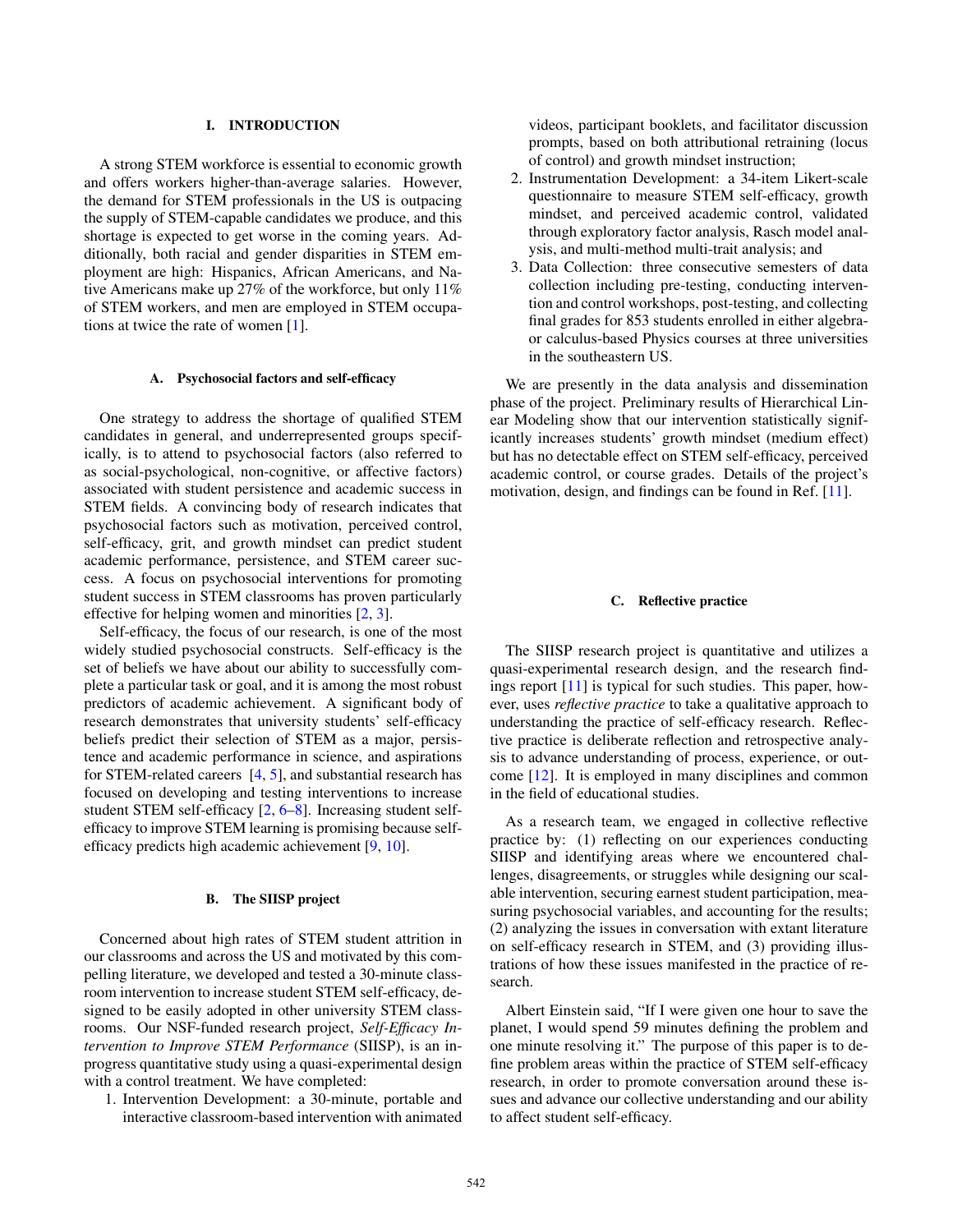#### D. Critical issues

While many of the published studies testing interventions to increase student self-efficacy show statistically significant results, the literature as a whole is inconsistent. Some research efforts achieve desired outcomes, while others show weak or null effects [2, 13]. Our study failed to support our primary hypothesis that a brief intervention about growth mindset and academic control in the STEM context would increase student STEM self-efficacy. Why have some research efforts produced desired outcomes while others haven't? What factors might contribute to theses inconsistencies?

In this paper, we discuss three critical issues that either shaped or complicated our research efforts. We ground our discussion in both the STEM education literature and in practice. Sections II, III, and IV each analyze one of these critical issues. We conclude with implications for future research.

## II. DEFINING AND MEASURING SELF-EFFICACY

Though self-efficacy has been a popular construct for over 40 years and has been widely employed as a research variable in multiple disciplines, its definition and measurement remain ambiguous [14, 15]. While most definitions incorporate the notion that self-efficacy is a cognitive self-evaluation of capability, other aspects of the definition are less clear.

### A. Outcome expectancy

One ambiguity is whether self-efficacy is a belief about capability or an outcome expectancy  $[16]$ . This is a complicated aspect of the definition because Bandura says that selfefficacy includes beliefs about both current and future competence, and that these beliefs affect an individual's choice of activities and behaviors. He frames self-efficacy as a determinant of how people feel, think, and behave [16, 17]. For example, he says that people with low self-efficacy tend to avoid difficult tasks while those who feel capable are willing to embrace a challenge [18]. This implies that behavior, or intended behavior, is an aspect of self-efficacy.

However, he also says that self-efficacy does not include the intention to behave in a specific way or to attain a specific goal; self-efficacy is not a prediction of what one will do. Simply put, it is not what you believe you *will* do, but what you believe you *can* do [19]. Thus, someone might believe that they can earn an A in a STEM course but have no intention of putting in the effort to do so at this point in time. Research projects assessing students' self-efficacy may need to consider fine distinctions among its various dimensions.

As we developed the SIISP project's measure of STEM self-efficacy, we had to make decisions about the aspects of self-efficacy we wanted to capture. These informed the types of items we included on our survey. In the final version, we have items reflecting both beliefs and behaviors, which is consistent with existing self-efficacy scales (e.g., the MSLQ, SOSESC-Physics, and GSES/GSE) [20–22]. Examples of our items targeting self-efficacy beliefs include "I can correctly solve typical homework problems in my STEM courses," and "I can do well on quizzes and exams in my STEM courses." Items targeting behavior intentions include "I study enough to do well on STEM quizzes and exams," and "If I get something wrong in a STEM course, I try again and/or try harder instead of giving up."

In exploratory factor analysis, the items targeting beliefs loaded as distinct sub-factors from those targeting behaviors, but they also correlated with each other. This supports the idea that beliefs about self-efficacy and outcome expectancies are distinct but related components of overall self-efficacy.

In addition to the question of whether to target self-efficacy beliefs and/or outcome expectancies with our questionnaire items, we were challenged by another ambiguity relating to the beliefs vs. behaviors dichotomy. As part of our instrument validation process, we conducted eighteen in-depth interviews with students from the target population who were not in classes included in the primary research study. Below are three excerpts from the transcripts.

Excerpt 1:

- Q: How well do you think you are doing in your STEM classes in general?
- A: I would say this semester not so well but previous to this semester I think I did good... I did all my homework and like all the assignments... this semester is a little different–
- Q: So tell me more about this semester...
- A: I'm already accepted to grad school so I don't have motivation to come to classes anymore and do my homework so I keep putting that off... I know that sounds crazy... I should be but I just feel like I worked so hard to get accepted and now that I got accepted I feel like I should... I'm free to rest.

Excerpt 2:

- Q: How well do you think you are doing in your STEM classes in general?
- A: Not so well.... not as well as I can. I think if I put more work in...
- Q: And what's limiting you? Why aren't you putting in the work?
- A: ... it's more about motivation right now... school is not the priority for me right now... I feel like I can spend my time doing something else that is important in the short term. I know that school is really important for later on... um but it's just about like prioritizing my time. (Later in the same interview) As I said right now I'm not as motivated to study but I know that if I put the work in I would definitely have like A's... I know it's possible and I think it's possible for everybody.

Excerpt 3:

- Q: How well do you understand difficult concepts in your STEM classes?
- A: It depends on the class, honestly... if I feel like... if that's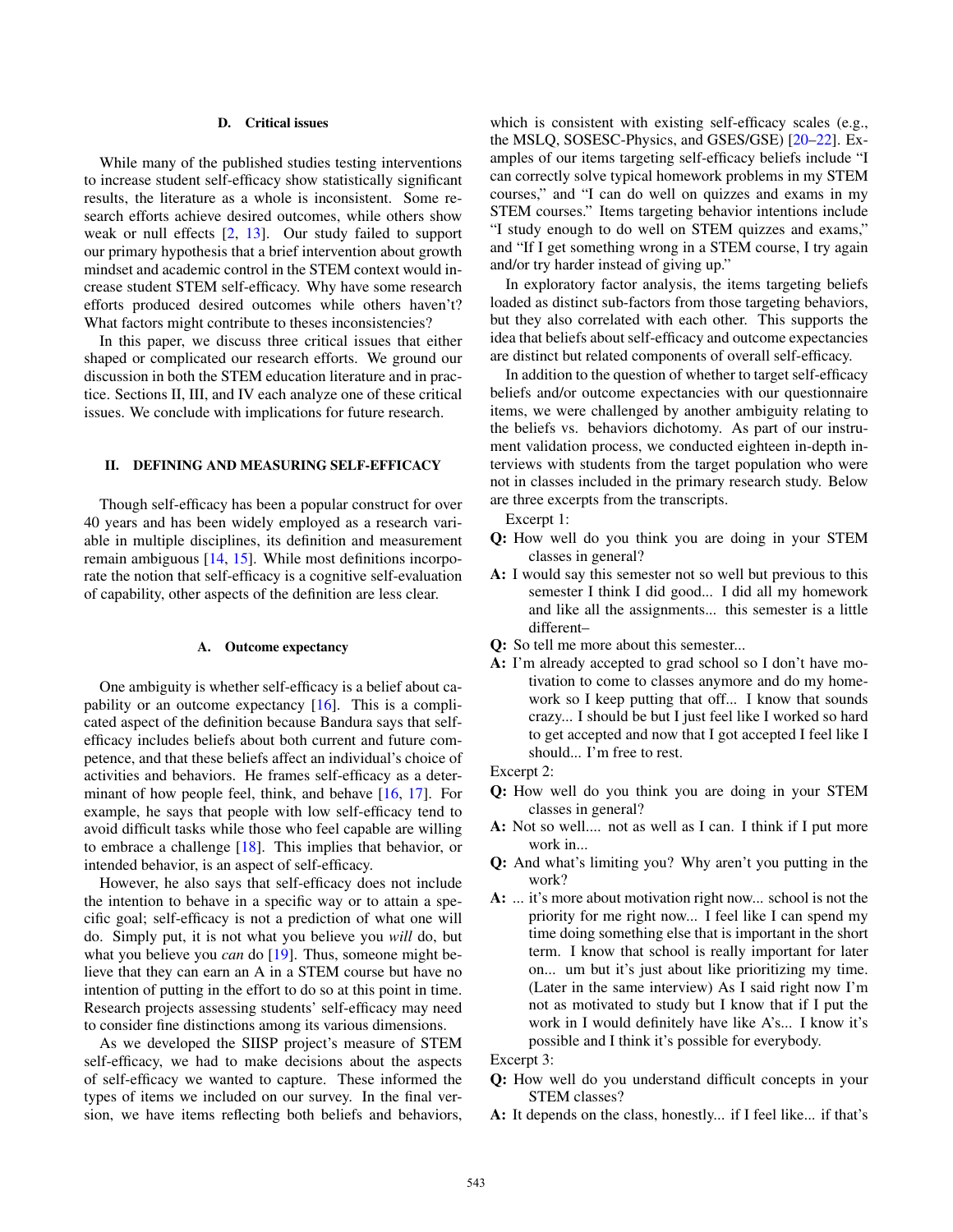something that I can use in the future then I'll put in work and I will be more motivated but if I feel like I don't really need this for the future and it doesn't impact my grades that much, I'll probably just give up.

These statements suggest that a student's interest in and/or motivation to succeed in a course or program interacts with or mediates their behaviors and/or behavior intentions related to self-efficacy. It is possible that at least some students believe they are capable of succeeding, but choose not to enact that capability for certain reasons. Thus, high or low selfefficacy beliefs may not always relate to the behaviors we associate with high or low self-efficacy. It may also be the case that outcome expectancy (intended behavior) is a separate construct, related to utility value and/or interest, and not a dimension of self-efficacy. We need to understand these distinctions and their implications if we are to design measurement instruments and interventions that work.

## B. General or specific?

A second ambiguity in the definition of self-efficacy relates to the question of domain specificity. Although self-efficacy has been operationalized as a general construct (general selfefficacy or academic self-efficacy), most researchers treat self-efficacy as content-specific: mathematics self-efficacy, physics self-efficacy, etc. Bandura argues that self-efficacy beliefs are contextual, but he also says that some are more generalizable than others. The more similar two situations are and the more similar the tasks between two contexts, the more likely that self-efficacy beliefs generalize across the contexts [23].

The idea that STEM disciplines share significant commonalities and should be viewed as interdisciplinary and integrated rather than as isolated subjects has growing support. The educational goals, lecture-and-lab course structure, teaching methodologies, learning outcomes, evaluation practices, and applications are similar and require similar cognitive skills [13]. However, some research findings disagree, pointing to the importance of distinctions between STEM domains [24]. The degree to which self-efficacy is generalizable across STEM subjects remains an open research question.

For the SIISP project, we attempted to measure and target STEM self-efficacy, although all measurements and interventions were performed in the context of an algebra- or calculusbased introductory Physics course. We are not sure of the degree to which students were generalizing across STEM disciplines, as opposed to focusing exclusively on their beliefs about the Physics course they were taking. If we had developed and administered self-efficacy measures more narrowly focused on single STEM courses (like Chemistry, Math, Engineering, etc.) and assessed students in multiple courses, we could have gauged the degree to which they are the same or different constructs. Such research would contribute to our understanding of the generalizability of self-efficacy.

## III. ACCOUNTING FOR CONTEXT

Many characteristics of an educational setting surrounding instruction have been found to play an important role in improving undergraduate success in STEM fields [3, 13]. These are collectively called the context of the instruction. Just as context can promote or constrain student learning, it can also influence the efficacy of interventions. We can consider educational context to be a moderator in self-efficacy research. Moderators affect the relationship between an independent and dependent variable by impacting the direction or strength of the relationship, like a dial that increases or reduces the effect [25].

Some researchers have sought to identify the factors affecting the scalability of interventions across diverse contexts and to explain how these factors limit or expand the effects of a specific intervention [3, 26, 27]. Other research into the effects of context can be found in the literature on classroom learning environments as well as on problem-based, inquirybased, engagement-based, and active teaching and learning classrooms in STEM [28–30]. However, more work is needed to identify, measure, and track the specific contextual factors that influence the portability of interventions across settings. Contextual factors include:

- Institution characteristics: Structural aspects such as student body demographics, prominence of STEM programs, policies (e.g. faculty reward systems), resources/opportunities, campus environment/climate, and the academic selectivity of the institution. For example, Chang et al. found that students who participated in an undergraduate research program or a preprofessional club had significantly higher rates of persistence than those who did not [13, 31, 32].
- Teacher and Classroom characteristics: Student perceptions of the teacher including immediacy, credibility, and supportiveness as well as characteristics of the classroom climate including task-orientation, competition levels, and social belonging. For example, Deemer and Smith found that professorial concern was related to both intrinsic motivation and goal adoption [28, 29, 33–37]; and
- National/regional cultural characteristics: Cultural value systems and traditions like individualism vs. collectivism, power distance, sex roles, and feedback directness and transparency. Evans says we must proceed with caution when employing s-e measures and comparing ratings across cultures, because sources of self-efficacy are highly culturally dependent [38–40].

It may be the case that these factors are interrelated such that parsing the individual impacts will prove difficult. Still, we should strive to assess these contextual variables in educational environments and account for them as moderators, rather than leaving them as unmeasured factors potentially affecting outcomes.

The three institutions involved in the SIISP study are similar in that they are all large universities in the University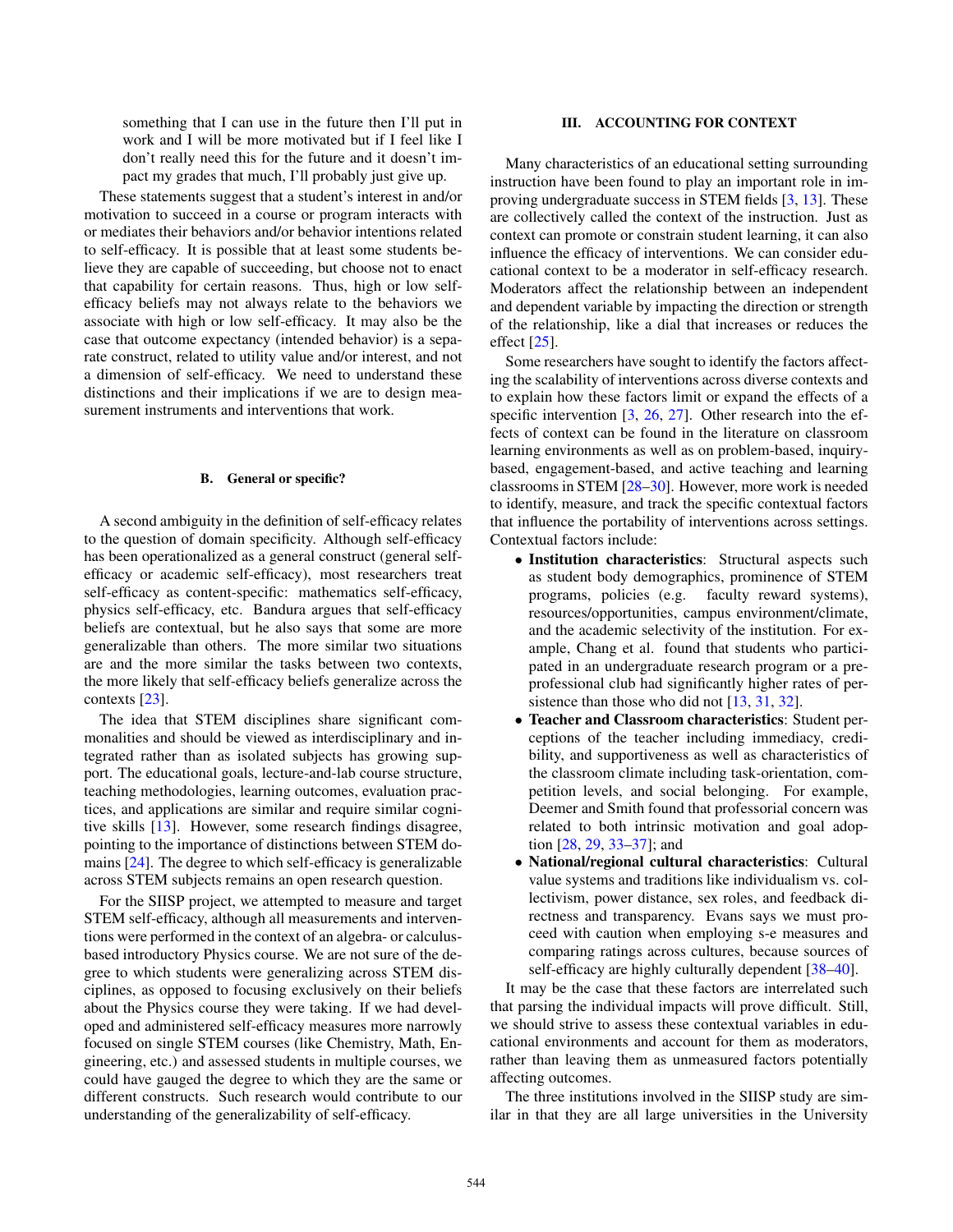of North Carolina public higher education system, located within 80 miles of one another. They differ in population and focus, however: One is a former women's college with a majority female enrollment and a racially diverse population; another is an 81% African-American HBCU (historically black college or university), awarding more Baccalaureate engineering degrees to African-Americans than any other US institution [41]; and the third is a top-tier land grant university recognized for its STEM programs, especially in engineering, statistics, and veterinary medicine [42].

HLM analysis enabled us to control for differences in institutional context as a level 2 variable. However, on-site observations by our project staff identified differences in the classroom, teacher, and relational characteristics of the institutions, courses, and lab sections in which our project activity occurred. We had no way of measuring these context variables, and in HLM analysis were not able to fully account for their potential moderating effects on our results.

## IV. UNDERSTANDING RELATED PSYCHOSOCIAL **FACTORS**

Many psychosocial factors relate to STEM student persistence and academic performance. Some of these factors correlate with self-efficacy, and others predict or mediate it [5, 43–47]. Mediating factors can have a stronger effect on the dependent variable than the independent variable does, which makes them particularly important to identify [25].

Numerous psychosocial variables are of interest to the STEM education research community, including motivation, grit, performance ambiguity, self-regulation, perceived academic control (locus of control), mindset, belonging, interest, identity, meta-cognition, anxiety, goal-orientation, and selfreflection. Although they have been the focus of many studies across multiple disciplines, we know little about how they relate to self-efficacy and to each other. A number of models, both theoretical and empirical, attempt to explain their interrelationships. For example: Judge et al. hypothesize that self-esteem, neuroticism, locus of control, and generalized self-efficacy represent a common construct [48]; Maddux says that self-reflection and self-regulation may be prerequisites for self-efficacy [19]; De Feyter et al. propose that many psychosocial factors relate to the "big five personality traits" widely understood in psychology [49]; van Aalderen-Sveets et al. found self-efficacy, stereotypical thinking, and motivational beliefs to be mediators of the effect of growthmindset on academic performance and career choices [50]; and Simon et al. found that students' achievement goals, self-efficacy, and perceived autonomy support intrinsic motivation, emotions, and achievement which, in turn, predicts persistence in the science domain [51].

The SIISP project tested the hypothesis that increasing students' growth mindset and perceived academic control (success-failure attributions, a.k.a. locus of control)—two central components of self-efficacy [16, 52]—would increase their STEM self-efficacy. We found that although our intervention did successfully increase students' growth mindset, it did not increase their STEM self-efficacy. Why? Are we missing crucial mediating factors? How are these constructs related? We lack a comprehensive conceptual framework for understanding self-efficacy and its connections to growth mindset, perceived academic control, and other psychosocial factors. How do they interrelate? Under what conditions, in what contexts, and for whom?

#### V. SUMMARY AND DISCUSSION

We have identified three critical issues that shape and complicate research efforts seeking to measure self-efficacy and develop self-efficacy interventions: ambiguities in the definition of "self-efficacy," accounting for contextual factors, and understanding the interrelationships between it and other psychosocial factors. We connected these issues to ongoing discussions in the literature and illustrated them and their implications with examples from the SIISP research project.

During that project, we also encountered several other challenging questions and obstacles, which we were able to navigate with guidance from extant literature and our collective experience. We are still investigating a fourth critical issue, student engagement and students' perceptions of personal relevance. We are also finalizing the statistical data analysis for our primary investigation, which we will report in the near future.

In this paper, our primary goal has been to promote discussion across the STEM education community about these three issues in self-efficacy research in order to increase our common understanding of the factors that might contribute to inconsistent research findings. We recommend the following avenues for future research efforts:

- 1. Research into the definition(s) and dimensions of selfefficacy and the rigorous testing of measurement instruments in light of those definitions and dimensions;
- 2. Development and testing of methods for identifying and assessing important factors in educational context;
- 3. Empirically and theoretically exploring the relationships among psychosocial factors, particularly mediation effects; and
- 4. Working both theoretically and empirically toward understanding the role of self-efficacy in STEM student academic persistence and performance.

We hope that these reflections help expose the complexity of STEM self-efficacy interventions, encourage conversation on these issues, and promote further research into measuring, modeling, and increasing student self-efficacy in STEM.

### ACKNOWLEDGMENTS

This material is based upon work supported by the US National Science Foundation under Grant No. DUE-1612053.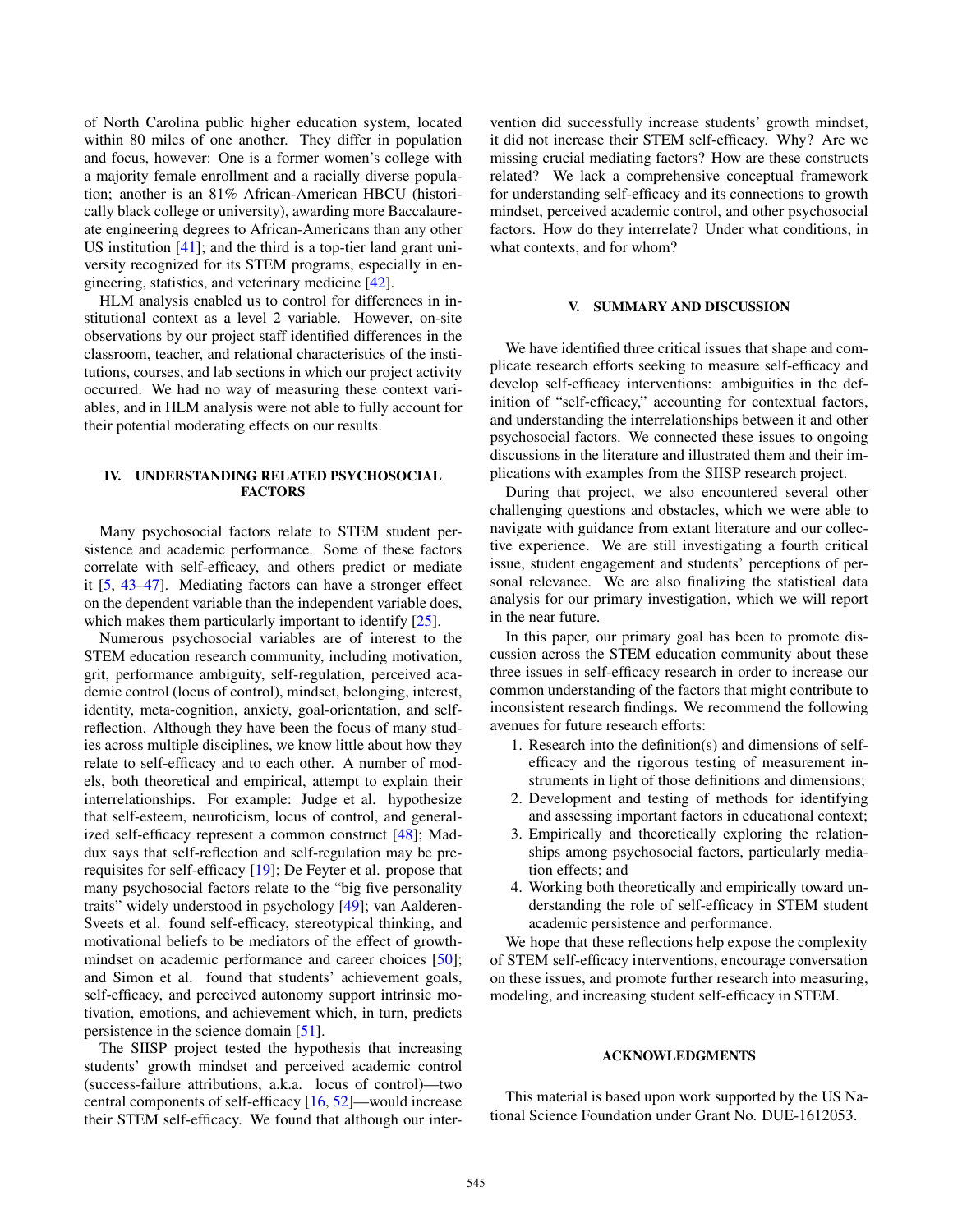- [1] C. Funk and K. Parker, *[Diversity in the STEM workforce varies](https://www.pewsocialtrends.org/2018/01/09/diversity-in-the-stem-workforce-varies-widely-across-jobs/) [widely across jobs: Social and demographic trends, 2018](https://www.pewsocialtrends.org/2018/01/09/diversity-in-the-stem-workforce-varies-widely-across-jobs/)* (Pew Research Center, 2018).
- [2] D. Yeager, G. Walton, and G. L. Cohen, Addressing achievement gaps with psychological interventions, [Phi Delta Kappan](http://www.jstor.org/stable/23611675) 94[, 62 \(2013\).](http://www.jstor.org/stable/23611675)
- [3] D. S. Yeager and G. M. Walton, Social-psychological interventions in education: They're not magic, [Rev Educ Res](http://www.jstor.org/stable/23014370) 81, 267 [\(2011\).](http://www.jstor.org/stable/23014370)
- [4] N. E. Betz, Self-efficacy theory as a basis for career assessment, [Journal of Career Assessment](https://doi.org/10.1177/106907270000800301) 8, 205 (2000).
- [5] M. Syed, E. L. Zurbriggen, M. M. Chemers, B. K. Goza, S. Bearman, F. J. Crosby, J. M. Shaw, L. Hunter, and E. M. Morgan, The role of self-efficacy and identity in mediating the effects of STEM support experiences, [Analyses of Social Is](https://doi.org/10.1111/asap.12170)[sues and Public Policy](https://doi.org/10.1111/asap.12170) 0, 1 (2018).
- [6] L. L. Bakken, A. Byars-Winston, D. M. Gundermann, E. C. Ward, A. Slattery, A. King, D. Scott, and R. E. Taylor, Effects of an educational intervention on female biomedical scientists' research self-efficacy, [Advances in Health Sciences Education](https://doi.org/10.1007/s10459-009-9190-2) 15[, 167 \(2010\).](https://doi.org/10.1007/s10459-009-9190-2)
- [7] E. D. Cordero, S. H. Porter, T. Israel, and M. T. Brown, Math and science pursuits: A self-efficacy intervention comparison study, [Journal of Career Assessment](https://doi.org/10.1177/1069072710374572) 18, 362 (2010).
- [8] L. D. Falco and J. J. Summers, Improving career decision selfefficacy and STEM self-efficacy in high school girls: Evaluation of an intervention, [Journal of Career Development](https://doi.org/10.1177/0894845317721651) 46, 62 [\(2019\).](https://doi.org/10.1177/0894845317721651)
- [9] J. W. Jackson, Enhancing self-efficacy and learning performance, [The Journal of Experimental Education](https://doi.org/10.1080/00220970209599508) 70, 243 (2002).
- [10] D. Feldman and M. Kubota, Hope, self-efficacy, optimism, and academic achievement: Distinguishing constructs and levels of specificity in predicting college grade-point average, [Learning](https://reader.elsevier.com/reader/sd/pii/S1041608014002349?token=5E4298A65BFF9B6DD267FF35C656AFFD6B5DF3EEE1E9295AEBF028D56F30F6A6638E806FA5A6E7E1BEFBC96A863EB1C1) [and Individual Differences](https://reader.elsevier.com/reader/sd/pii/S1041608014002349?token=5E4298A65BFF9B6DD267FF35C656AFFD6B5DF3EEE1E9295AEBF028D56F30F6A6638E806FA5A6E7E1BEFBC96A863EB1C1) 37, 210 (2015).
- [11] I. D. Beatty, S. J. Sedberry, W. J. Gerace, J. E. Strickhouser, M. A. Elobeid, and M. J. Kane, Improving STEM self-efficacy with a scalable classroom intervention targeting growth mindset and success attribution, [Proceedings of the 2019 Physics](https://www.compadre.org/per/perc/Proceedings.cfm) [Education Research Conference \(in press\).](https://www.compadre.org/per/perc/Proceedings.cfm)
- [12] D. DelCarlo, H. Hinkhouse, and L. Isbell, Developing a reflective practitioner through the connection between educational research and reflective practices, [J Sci Educ Technol](https://link.springer.com/article/10.1007/s10956-009-9178-y) 19, 58 [\(2010\).](https://link.springer.com/article/10.1007/s10956-009-9178-y)
- [13] E. Q. Rosenzweig and A. Wigfield, STEM motivation interventions for adolescents: A promising start, but further to go, [Educational Psychologist](https://www.tandfonline.com/doi/full/10.1080/00461520.2016.1154792) 51, 146 (2016).
- [14] C. Eastman and J. S. Marzillier, Theoretical and methodological difficulties in Bandura's self-efficacy theory, [Cognitive](https://doi.org/10.1007/BF01172994) [Therapy and Research](https://doi.org/10.1007/BF01172994) 8, 213 (1984).
- [15] F. Pajares, Current directions in self-efficacy research, in *[Ad](https://www.uky.edu/~eushe2/Pajares/effchapter.html)[vances in motivation and achievement](https://www.uky.edu/~eushe2/Pajares/effchapter.html)*, Vol. 10 (JAI Press, 1997) pp. 1–49.
- [16] A. Bandura, The explanatory and predictive scope of selfefficacy theory, [Journal of Social and Clinical Psychology;](https://search.proquest.com/docview/848841612/abstract/252E1243C3324D58PQ/1) New York 4[, 359 \(1986\).](https://search.proquest.com/docview/848841612/abstract/252E1243C3324D58PQ/1)
- [17] A. Bandura, Self-efficacy, in *[Encyclopedia of Human Behav](http://www.uky.edu/~eushe2/Bandura/Bandura1994EHB.pdf)[ior](http://www.uky.edu/~eushe2/Bandura/Bandura1994EHB.pdf)*, Vol. 4 (Academic Press, 1994) pp. 71–81.
- [18] D. H. Schunk, Self-efficacy and academic motivation, [Educa](https://doi.org/10.1080/00461520.1991.9653133)tional Psychologist 26[, 207 \(1991-06-01\).](https://doi.org/10.1080/00461520.1991.9653133)
- [19] Maddux, Self-efficacy: The power of believing you can, in *[The](https://www.oxfordhandbooks.com/view/10.1093/oxfordhb/9780199396511.001.0001/oxfordhb-9780199396511-e-26) [Oxford Handbook of Positive Psychology, Second Ed.](https://www.oxfordhandbooks.com/view/10.1093/oxfordhb/9780199396511.001.0001/oxfordhb-9780199396511-e-26)* (Oxford University Press, 2012).
- [20] P. R. Pintrich, D. A. F. Smith, T. Garcia, and W. J. McKeachie, [A manual for the use of the motivated strategies questionnaire](https://eric.ed.gov/?id=ED338122) [\(MSLQ\).](https://eric.ed.gov/?id=ED338122) (1991).
- [21] H. Fencl and K. Scheel, Pedagogical approaches, contextual variables, and the development of student self-efficacy in undergraduate physics courses, [Proceedings of the 2003 Physics](https://aip.scitation.org/doi/10.1063/1.1807282) [Education Research Conference \(2003\).](https://aip.scitation.org/doi/10.1063/1.1807282)
- [22] R. Schwartzer and M. Jerusalem, Generalized self-efficacy scale, in *[Measures in health psychology: A user's portfolio](http://userpage.fu-berlin.de/~health/engscal.htm)* (NFER-NELSON, 1995) pp. 35–37.
- [23] A. Bandura, *[Self-Efficacy: The Exercise of Control](https://psycnet.apa.org/record/1997-08589-000)* (Macmillan, 1997).
- [24] J. Nissen, Gender differences in self-efficacy states in high school physics, [Phys. Rev. Phys. Educ. Res.](https://journals.aps.org/prper/abstract/10.1103/PhysRevPhysEducRes.15.013102) 15 (2019).
- [25] R. M. Baron and D. A. Kenny, The moderator-mediator variable distinction in social psychological research: Conceptual, strategic, and statistical considerations, [Journal of Personality](https://www-ncbi-nlm-nih-gov.libproxy.uncg.edu/pubmed/3806354) [and Social Psychology](https://www-ncbi-nlm-nih-gov.libproxy.uncg.edu/pubmed/3806354) 51, 1173 (1986).
- [26] A. S. Bryk, Support a science of performance improvement, [The Phi Delta Kappan](https://journals.sagepub.com/doi/pdf/10.1177/003172170909000815) 90, 597 (2009-04).
- [27] S.-K. McDonald, V. Keesler, N. J. Kauffman, and B. Schneider, Scaling-up exemplary interventions, [Educational Researcher](https://doi.org/10.3102/0013189X035003015) 35[, 15 \(2006\).](https://doi.org/10.3102/0013189X035003015)
- [28] E. D. Deemer and J. L. Smith, Motivational climates: Assessing and testing how science classroom environments contribute to undergraduates' self-determined and achievement-based science goals, [Learning Environ Res](https://doi.org/10.1007/s10984-017-9252-y) 21, 245 (2018).
- [29] J. D. H. Gaffney and A. L. H. Gaffney, Student satisfaction in interactive engagement-based physics classes, [Phys. Rev. Phys.](https://journals.aps.org/prper/abstract/10.1103/PhysRevPhysEducRes.12.020125) Educ. Res. 12[, 2469 \(2016\).](https://journals.aps.org/prper/abstract/10.1103/PhysRevPhysEducRes.12.020125)
- [30] Y. Srisupawong, R. Koul, J. Neanchaleay, E. Murphy, and E. J. Francois, The relationship between sources of self-efficacy in classroom environments and the strength of computer selfefficacy beliefs, [Educ Inf Technol](https://link-springer-com.libproxy.uncg.edu/article/10.1007/s10639-017-9630-1) 23 (2017).
- [31] G. Weaver, W. Burgess, A. Childress, and L. Slakey, *[Trans](https://uncg.on.worldcat.org/oclc/931590468)[forming institutions: Undergraduate STEM education for the](https://uncg.on.worldcat.org/oclc/931590468) [21st century](https://uncg.on.worldcat.org/oclc/931590468)* (Purdue University Press, 2016).
- [32] M. J. Chang, J. Sharkness, S. Hurtado, and C. Newman, What matters in college for retaining aspiring scientists and engineers from underrepresented racial groups, [J Res Sci Teach](https://doi.org/10.1002/tea.21146) 51, [555 \(2014\).](https://doi.org/10.1002/tea.21146)
- [33] R. Koul, L. Roy, and T. Lerdpornkulrat, Motivational goal orientation, perceptions of biology and physics classroom learning environments, and gender, [Learning Environ Res](https://doi.org/10.1007/s10984-012-9111-9) 15, 217 [\(2012\).](https://doi.org/10.1007/s10984-012-9111-9)
- [34] B. J. Casad, Z. W. Petzel, and E. A. Ingalls, A model of threatening academic environments predicts women STEM majors' self-esteem and engagement in STEM, [Sex Roles](https://doi.org/10.1007/s11199-018-0942-4) 80, 469 [\(2019\).](https://doi.org/10.1007/s11199-018-0942-4)
- [35] K. M. Lawson, L. Y. Kooiman, and O. Kuchta, Professors' behaviors and attributes that promote U.S. women's success in male-dominated academic majors: Results from a mixed methods study, Sex Roles 78[, 542 \(2018\).](https://doi.org/10.1007/s11199-017-0809-0)
- [36] J. H. Wilson, R. G. Ryan, and J. L. Pugh, Professor-student rapport scale predicts student outcomes, [Teaching of Psychology](https://doi.org/10.1080/00986283.2010.510976) 37[, 246 \(2010\).](https://doi.org/10.1080/00986283.2010.510976)